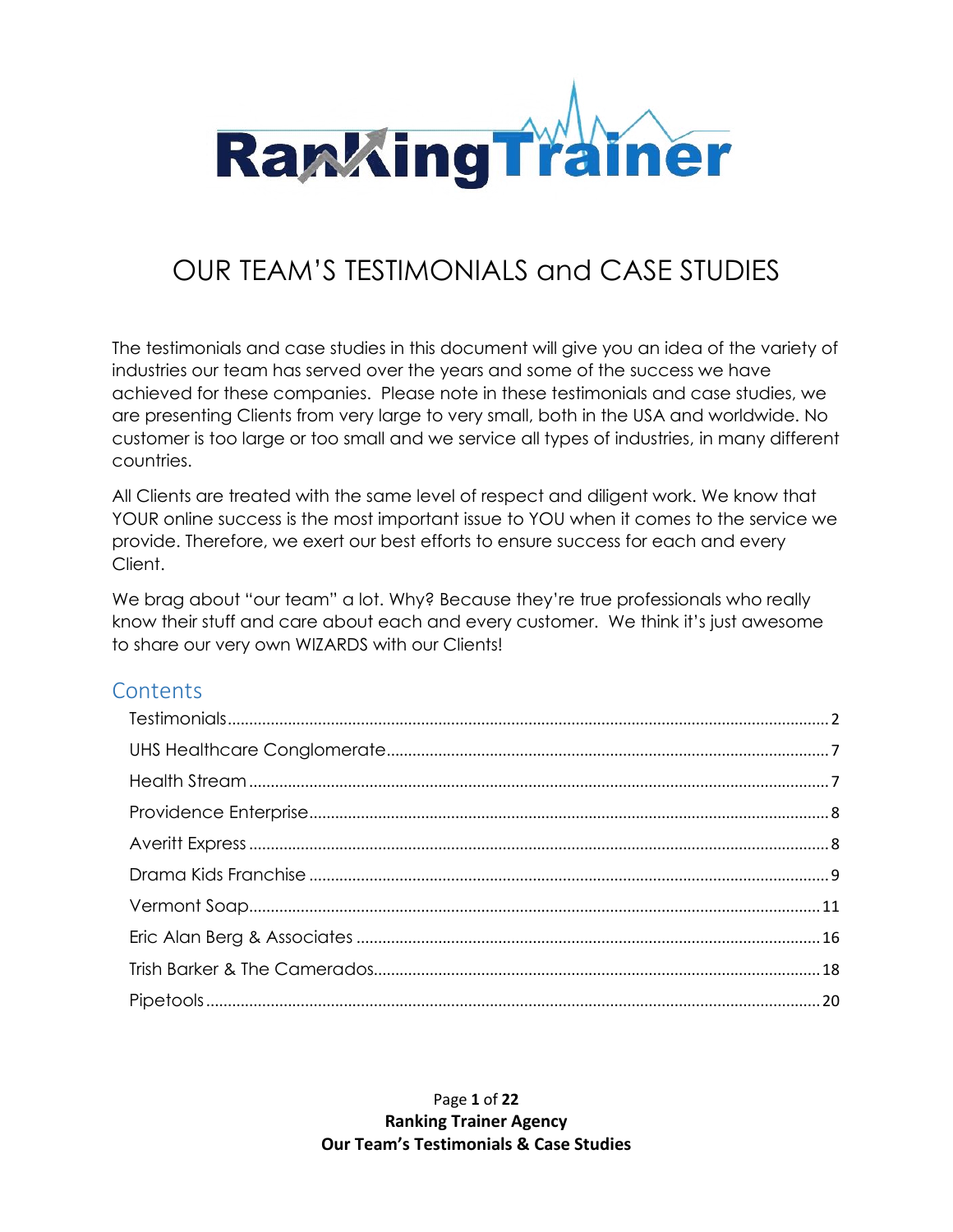# <span id="page-1-0"></span>**Testimonials**

Why is Ranking Trainer better than the rest? Many SEO and website developers have sadly earned a bad reputation for the industry as a whole. Too many of them break their promises or worse, have no idea what they're doing, give bad advice and worse service. Many are good people and mean well, but they just don't have the depth of experience required to truly make a difference for the client. We're all about integrity. We tell you what we can do, then we do it, and we guarantee our results. We don't over-charge and we don't require long-term commitments. If we can't do something, we'll tell you that, too. If we make a mistake – we'll admit it and make it right. What's more, we actually TALK to our customers and those who just want to me us. Just [go to](https://agency.rankingtrainer.com/)  [our website](https://agency.rankingtrainer.com/) and or our [Facebook page](https://facebook.com/rankingtrainer.agency) and talk directly to us!

Check out these comments made directly to our team:

- In my heart, I knew there just had to be an SEO company that REALLY KNOWS what they are doing!! For Years I've been searching and now here You Are… Thank you . . . Bonnie B. (Bonnie owns a profile assessment company)
- Thank you so much for being a pleasure to work with. I will definitely be recommending you in the future! Bridget H. (Bridget is a marketing manager in Colorado)
- My SEO nerds are Gandalf the White +5 Sean C. (Sean owns a marketing agency in New York)
- It is my pleasure, because we think that you are amazing!! Thank you for sending the updates, I look forward to them! Have a great day! Julie S. (Julie is the President of a PR firm in Tennessee)
- Just to let you know we are very happy with your service. I get calls every day from companies wanting to sell me search engine optimization and I tell them "I'm good"! Our call volume from people who find us through a Google search has definitely increased due to your service. Bryan C. (Brian is the owner and founder of a Colorado Springs roofing company.)
- These reports are impressive. Nice work! Tim W. (Tim is the president of a auto loan company)
- Loving what I'm seeing, Chris! ?? Julie S. (Julie is the President of a PR firm in Tennessee)
- Cynthia, we are now 3rd in Google search for Marula…excellent work your SEO guy is doing.

### Page **2** of **22 Ranking Trainer Agency Our Team's Testimonials & Case Studies**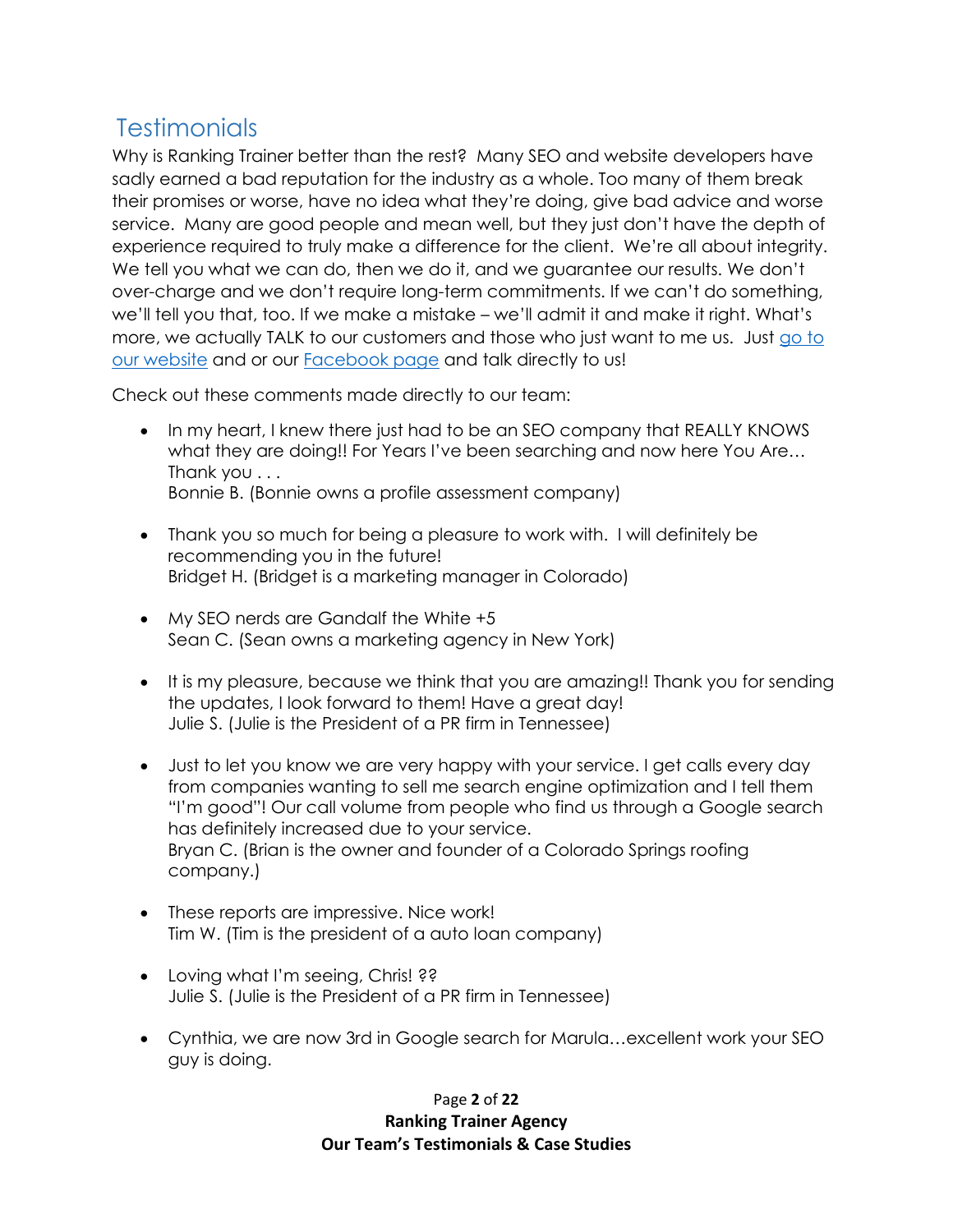Cindy W. (VP of a prominent national PR firm)Thanks!

- I really do appreciate the progress you are making on our behalf. Valerie G. (Valerie is a Senior Communications Consultant)
- In a time where business scams are the norm, it's refreshing to meet someone like yourself, a person of integrity. You are a rare breed. Thanks for your continued help.

Dan R. (Dan owns a computer repair company in Colorado)

- I checked the internet and YAY! I am on the first page, like you said; Thank you! Jim D. (Jim is a massage therapist in Tennessee)
- Wanted to share my excitement!!! Met with my first "paying" client tonight from my website!!!!! I don't really understand all the website and SEO stuff, but whatever you all are doing, please keep doing it!!! Thanks SO much for ALL of your help!!!!! Donna C (Donna is a PI in Nashville)
- This is always so amazing to me. I looked at last month many times and check the search the keywords from time to time to see how they're doing. I'm ecstatic that this is working. Thank you. Chad G. (Chad is an independent financial advisor is Denver)
- Thank you and fantastic job on this account. TMC is very happy. Scott M. (Scott is a senior account supervisor for Nashville's top PR firm)
- Thank you! Thank you! For great meetings while Dario and Giuseppe were in the US! It was wonderful to see everyone face-to-face. We appreciate everything each of you brings to the Siciclando team – creativity, experience, kindness, energy! Our success continues because of your efforts. We feel very fortunate Lezlie B. (Lezlie is the Marketing director for an Italy Bike tour company)
- OH MY GOD!!!!!! THAT IS GREAT!! Paul D. (Paul is a business coach and mentor in Colorado)
- Chris, this is excellent. I'm absolutely stunned. Chad G. (Founder of a Denver-based financial advising company)
- We are getting more and more internet leads from your marketing service. You guys are the first company that I have paid to do something like what you do that actually works, and we see a return. Bryan C. (Brian owns a roofing company in Colorado)
- I am so pleased with your design. This website is better than we ever hoped or imagined. Very grateful to have found you!

Page **3** of **22 Ranking Trainer Agency Our Team's Testimonials & Case Studies**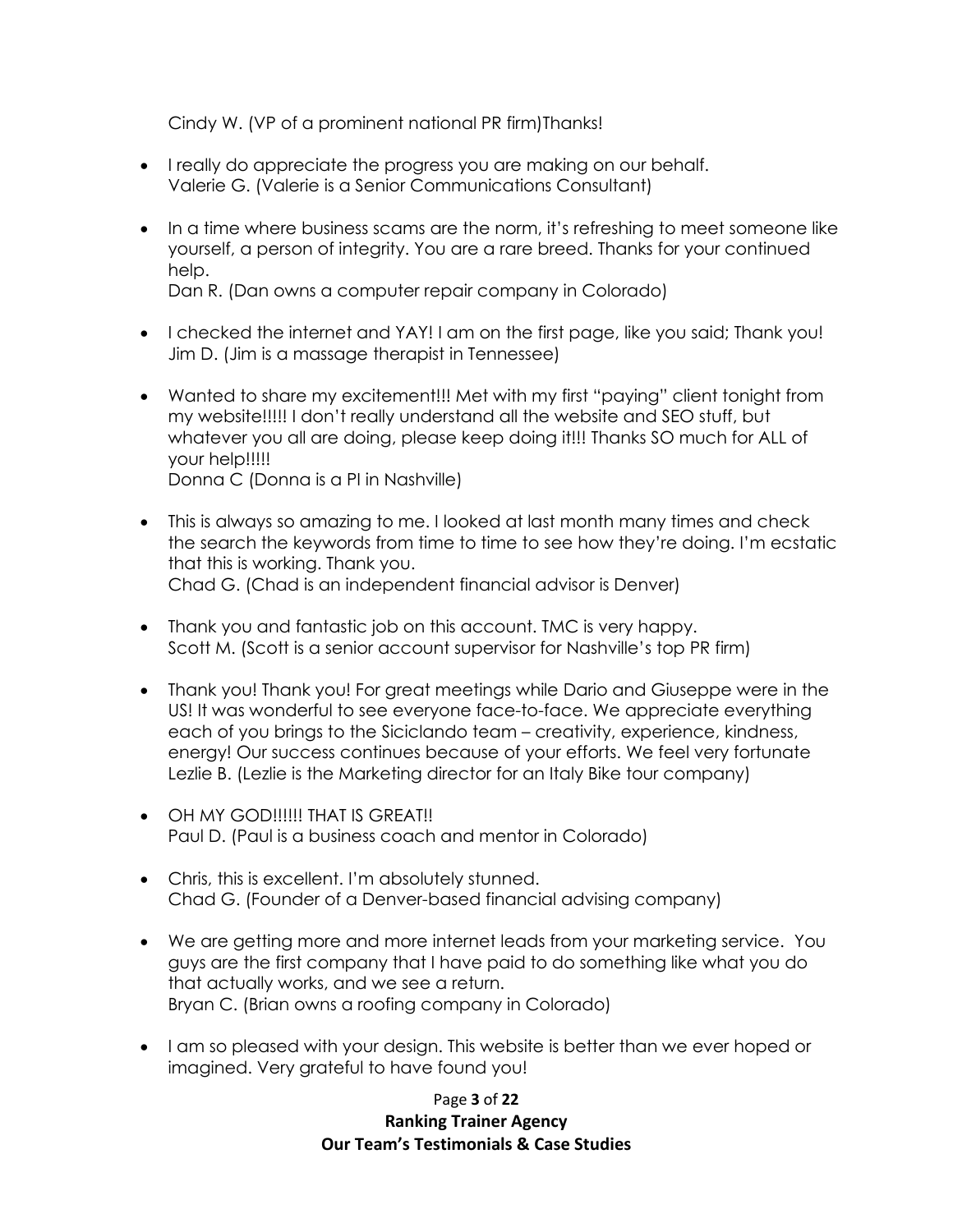Wendy T. (Wendy's manages a Carpentry company in Colorado)

- Keep this looking like this. You are a rock star!! Thanks looks good. Bob A. (Bob owns a large plumbing company in Longmont, CO)
- Keep up the good work! Seniors Plus received 2 phone calls from Google this morning!!! Cathy T. (Cathy is the president of a marketing firm in Hendersonville, TN)
- Very happy with the program. We are getting more calls from people who looked us up on net. Thanks for doing what you said you would do. Bryan C. (more kudos from Bryan, the founder of a roofing company in Colorado)
- I can't even begin to tell you how valuable this is. Not only do I appreciate your quick response and candidness, your willingness to look at our site and offer specific suggestions is quite generous. Kate B (Kate is the marketing director of a dental office in Highlands Ranch, CO)
- I've been really happy with the Lead count and the PPC cost/lead after switching over. . . Travis R. (Travis owns a dumpster rental "roll off" company)
- This is great it has been fun to watch the progress so far! Hilary (Hilary is the marketing director of an outdoor gear manufacturer in AZ)
- That keywording you put on the front page worked wonders. We've never been this high for "online nursery" or "plant nursery" before. Susan S (a partner in a wholesale nursery in Tennessee)
- That's great. I think about my website a lot since it's the only marketing I really do anymore. You do such a good job! Greg F (Greg owns several storage units)
- OMG! You. Are. So. Smart!!! The whole directory thing, quite brilliant! Thanks for the advice. Susan D (Susan's husband owns a psychiatric practice in Colorado)
- Thanks! I really do appreciate the progress you are making on our behalf. Valerie G. (Valerie is a senior communications consultant for a large employee benefits company in California)
- Hey Chris all is coming along nicely. Keep up the great work. Much appreciated. Scott F. (Scott is one of the leading real estate producers in Colorado)

Page **4** of **22 Ranking Trainer Agency Our Team's Testimonials & Case Studies**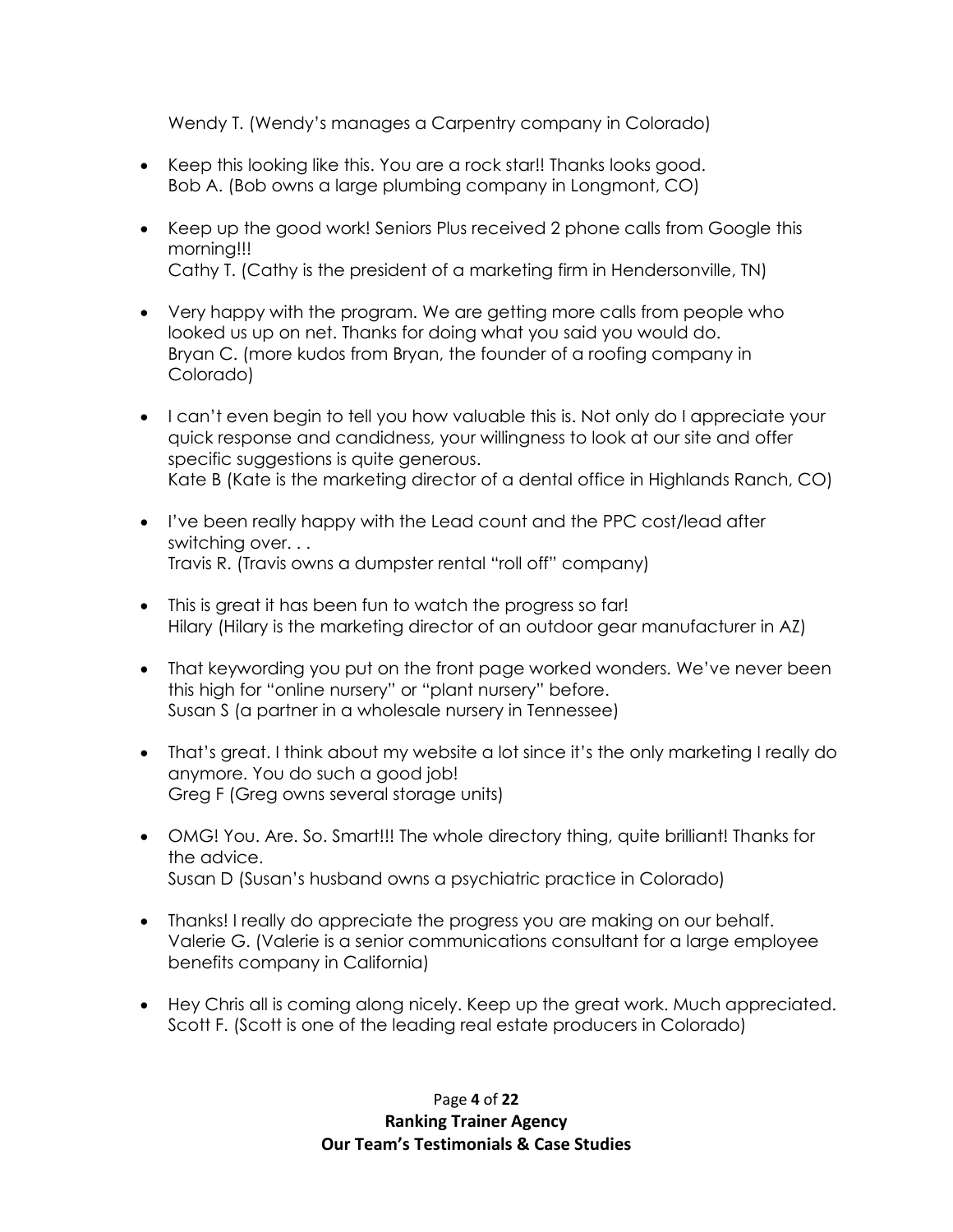- I am very happy with the result good job! Tom R. (Tom owns a software company in California)
- Your knowledge hurts my head. Chris J. (Chris owns a gift basket company in Boulder, CO)
- All I can say is WOW!!! Cameron Garcia (Cameron is an entrepreneur & marketing consultant in Colorado)
- That is great! I remember you telling me that your first skill is SEO and it is great having you working on this for us. It is such an important part of business, but one that we have never allotted time or money to. That 1st page ranking you earned is a particularly exciting result. Michael S. (Michael owns a software management company in California)
- Yeah! "B2B marketing" in first place. Can't beat that. Two of my very active clients came right from search, it's really paying off. Thanks so much. Keep up the good work. Susan F. (Susan is the founder of a corporate copywriting agency)
- Just wanted to tell you that I just closed a customer that indicated they found my site via Bing. He typed in "white papers" and my site was the first one that appeared on the organic list. This is my first confirmed piece of business via Bing, ever!. Glad to see my position is so good there. Thanks again for your assistance. I couldn't have don't it without you! Jonathan K (Jonathan is the president of a technical writing company)
- We just closed another deal putting us at an unbelievable conversion ratio of 11% with your PPC campaign. That's amazing man. And my hearts beating fast looking at the new site!!!! It looks So GOOD!!! Falcon H (Falcon is the founder of a debt relief organization)
- Thanks again! You've been doing a great job so far and we are happy with your services. Let's keep it going. Boris B. (Boris is the president of an internet marketing company)
- You're still doing a great job for us, and as a not-for-profit Chamber of Commerce– this is critical and a huge value for us and our members. Kim M. (Kim is the director of marketing for a resort town Chamber of Commerce)
- Wow! Another great report with strong improvement! Thanks so much for all your help! By the way, this just in, after the report. Do a Google search on "car donation" — we're now number two on that word! Thanks again for everything!

Page **5** of **22 Ranking Trainer Agency Our Team's Testimonials & Case Studies**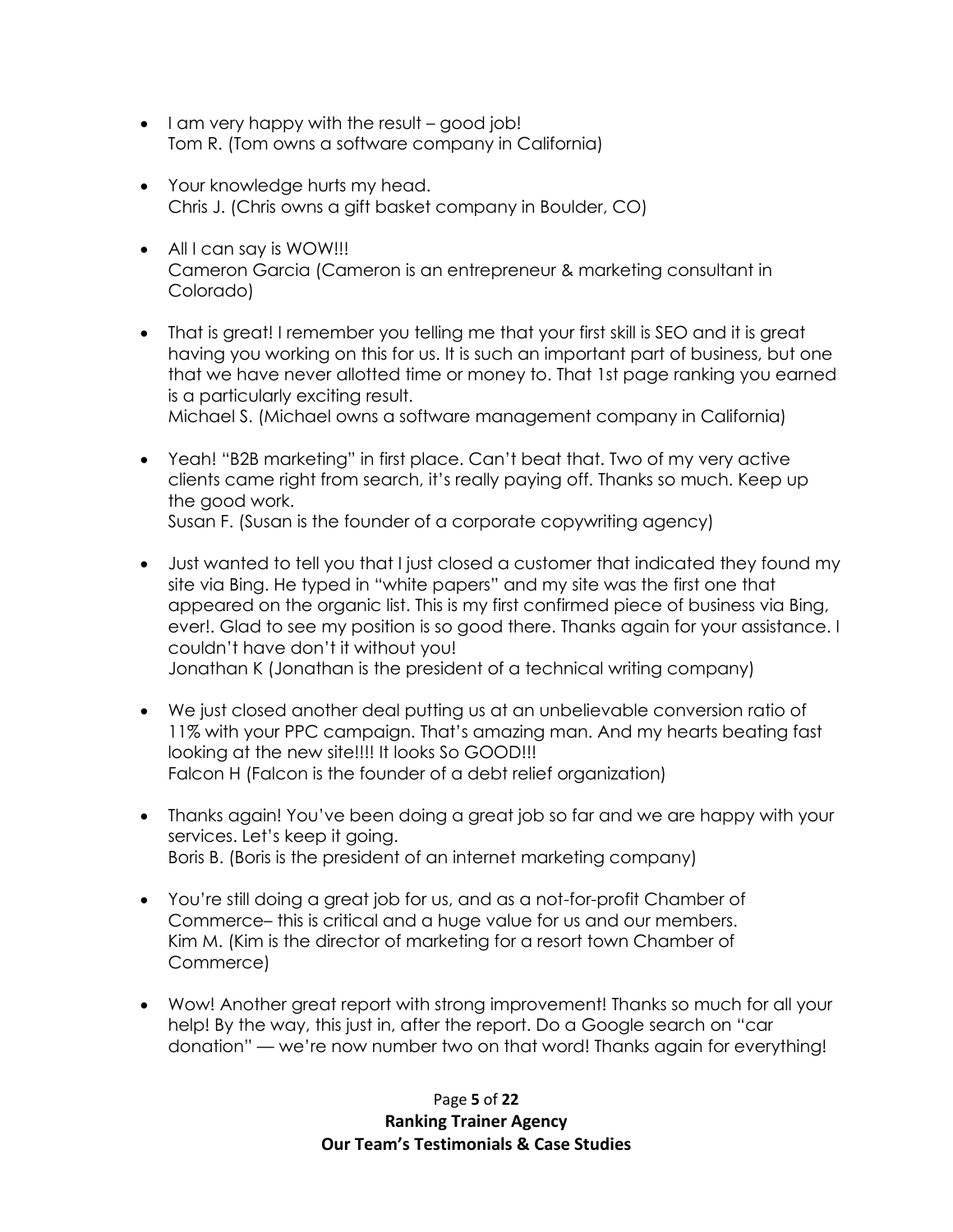Larry C. (Larry is the founder of a thriving non-profit organization)

• The only thing I can say is great JOB!!!!! Monty F. (Monty owns an email solutions company)

> Page **6** of **22 Ranking Trainer Agency Our Team's Testimonials & Case Studies**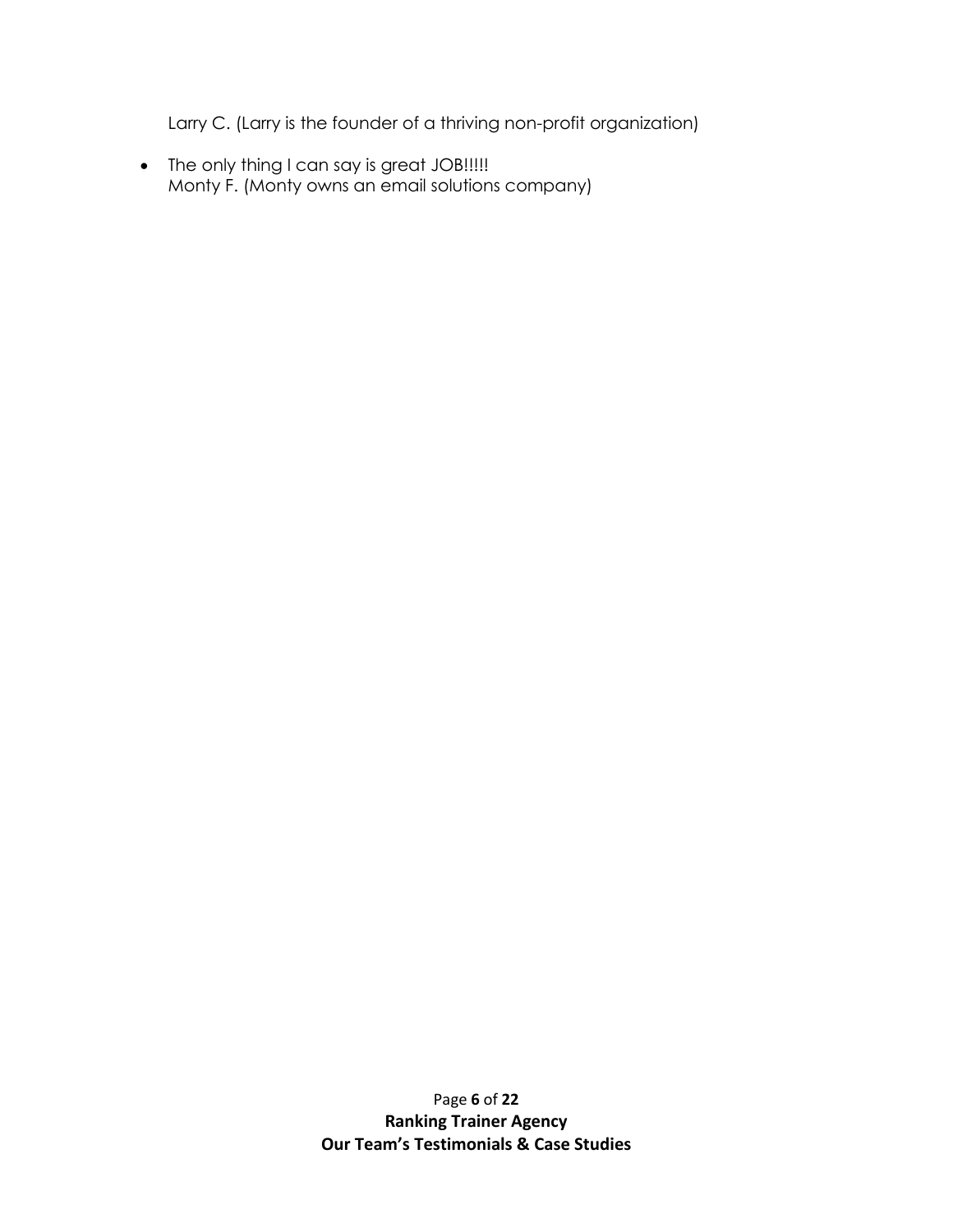

# <span id="page-6-0"></span>UHS Healthcare Conglomerate

<https://www.nyuhs.org/>

UHS is the largest healthcare conglomerate in the Southern-Tier region of New York. We were tasked with two primary goals being: (1) outrank their primary competitor Lourdes who had a stronger search-based presence. (2) Expand their presence from two base locations to a larger geographical region including over ten cities.

Within two months UHS overtook the #1 spot on Google for their primary target keyword (Binghamton hospital). Currently UHS now populates the first 5 rankings (#1 - #5). Over the course of two years, the volume of active search engine rankings moved up from 100 to over 500. Search rankings were capture for over 12 cities and counties ranging over a 100 mile radius and crossing state lines. Search-based traffic increased by 4,000 unique visitors per month with an estimated revenue increase of \$3 million/year in new patient relations.



# <span id="page-6-1"></span>Health Stream <https://www.healthstream.com/>

HealthStream is the largest provider of healthcare training and certification services in the USA, facilitating tens of thousands of medical professionals. Their income model is based on B2B ecommerce, capturing online sales from major healthcare organizations.

Dissatisfied with their prior PPC manager, Healthstream was seeking a new partner to bring in additional intelligence and analytics to their Google AdWords campaign. With a target budget exceeding \$200,000 annually, we were asked to (1) Manage an optimized, efficient AdWords campaign and (2) integrate sales lead tracking capabilities to determine advertising ROI.

After 12 individual interviews with department managers, and other HealthStream staff, the AdWords campaign was launched. We developed a lead tracking strategy and executed with the assistance of the website development firm. For the first time in its history, HealthStream can now accurately track inbound sales, ROI and other key performance metrics which has been critical in maximizing their advertising budget. By

> Page **7** of **22 Ranking Trainer Agency Our Team's Testimonials & Case Studies**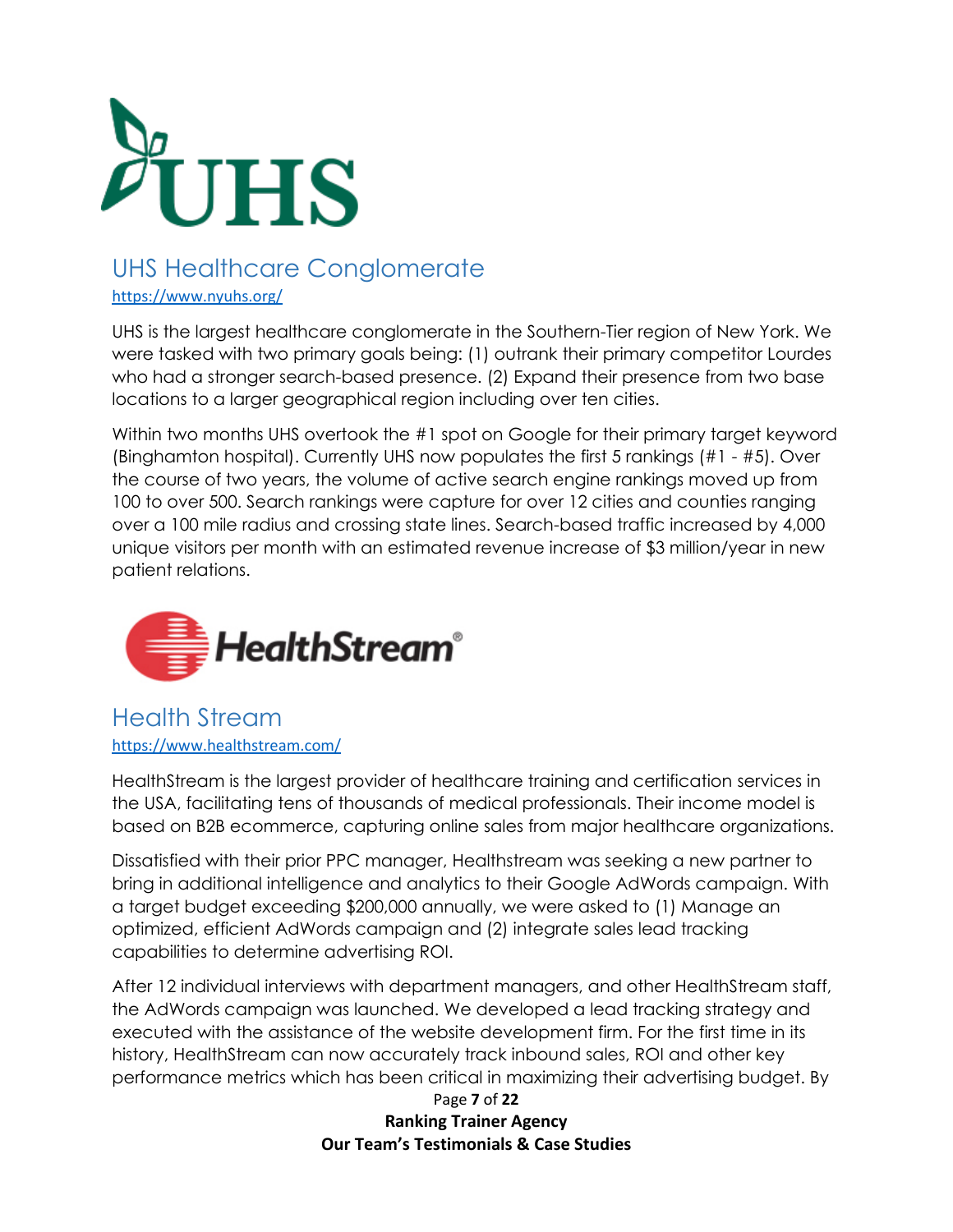the end of January, 2015, the company reached an all-time-high for inbound sales while allocating the smallest marketing budget in three years.



# <span id="page-7-0"></span>Providence Enterprise [www.providence.com.hk](http://www.providence.com.hk/)

Providence is a multibillion dollar manufacturing firm based in Hong Kong. With limited exposure in the United States, we were contracted to help use digital media to secure new business and partnerships. The campaign consists of SEO, content marketing and social media.

Having launched in November, 2013 with zero search engine visibility, the website now benefits from over 150 active keyword rankings of which 130 are first-page ranked. While Providence does not share backend financial details with us, they have confirmed that multiple major contracts have been landed as a result of their website presence.



<span id="page-7-1"></span>Averitt Express [www.averittexpress.com](http://www.averittexpress.com/)

Averitt Express provides freight transportation and trucking services that range from Mexico to Canada. Campaign goals were simple: (1) provide first-page search engine rankings for relevant search phrases and (2) provide an international presence expanding beyond US Borders.

As new keyword rankings were captured, search-based exposure increase. Traffic to the website grew by nearly 150% in under six month due to on-target search engine rankings. Rankings include transportation phrases within the US, Canada and Mexico.

> Page **8** of **22 Ranking Trainer Agency Our Team's Testimonials & Case Studies**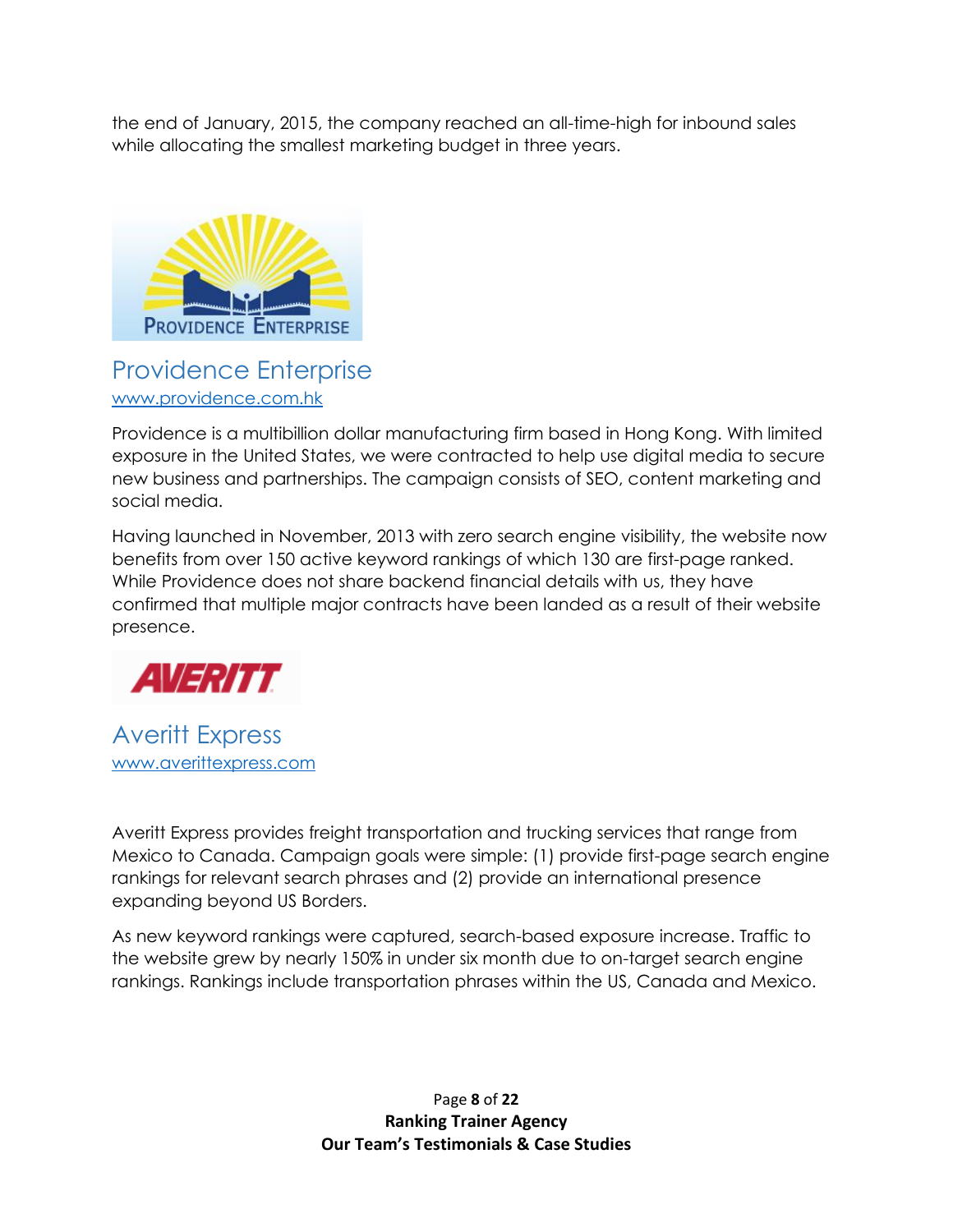# Digital Marketing Case Study

<https://dramakids.com/>

# <span id="page-8-0"></span>Drama Kids Franchise

Drama Kids is a major franchise brand, consisting of over 1,500 franchise entities throughout the USA, and with some international locations. In November, 2018, Drama Kids started working with our team to assist with a digital marketing plan to be executed through 2019. The two primary goals of the campaigns would be to: (1) Generate increased national search-based rankings to help drive more website traffic and franchisee business. (2) To generate franchise development sales leads to help sell more franchises. Working with a limited budget, our team proposed a marketing solution to include SEO, AdWords management and a light-weight social media post campaign.

#### **SEO Performance**

The Dramakids website received very limited growth for several years prior to the launch of the SEO campaign with Ranking Trainer. SEO was launched on 1/4/2019 with search-based ranking and organic search traffic increasing almost immediately. Within four months, traffic increased by 50% and by 210% after eight months. Over 150 new keyword rankings were captured on Google alone, within the first two page results.



#### **PPC Performance**

An AdWords PPC campaign was launched in April, 2019 for the specific purpose of generating franchise development sales leads. The campaign quickly began to generate sales leads which were reported as being very high quality. The cost per lead was very manageable, leading to an attractive advertising ROI.

> Page **9** of **22 Ranking Trainer Agency Our Team's Testimonials & Case Studies**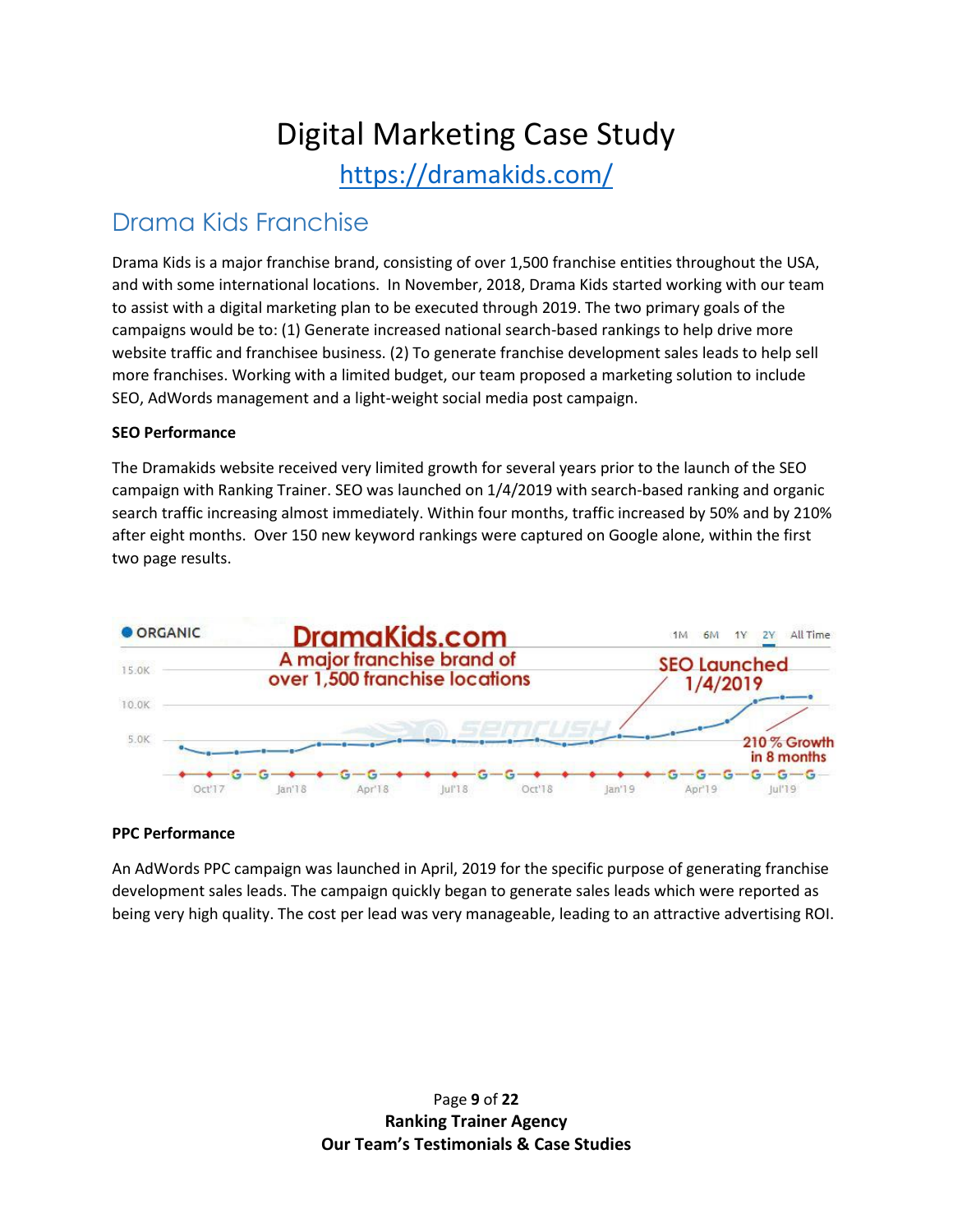

Based on these successes, Drama Kids Corporate requested that we become the "Vendor of Choice" for AdWords management. Today, we manage AdWords campaigns for dozens of Drama Kids franchises, with new account being added regularly. We are currently in negotiations with Drama Kids to also offer SEO services for franchisees and to expand the 2019 digital marketing efforts.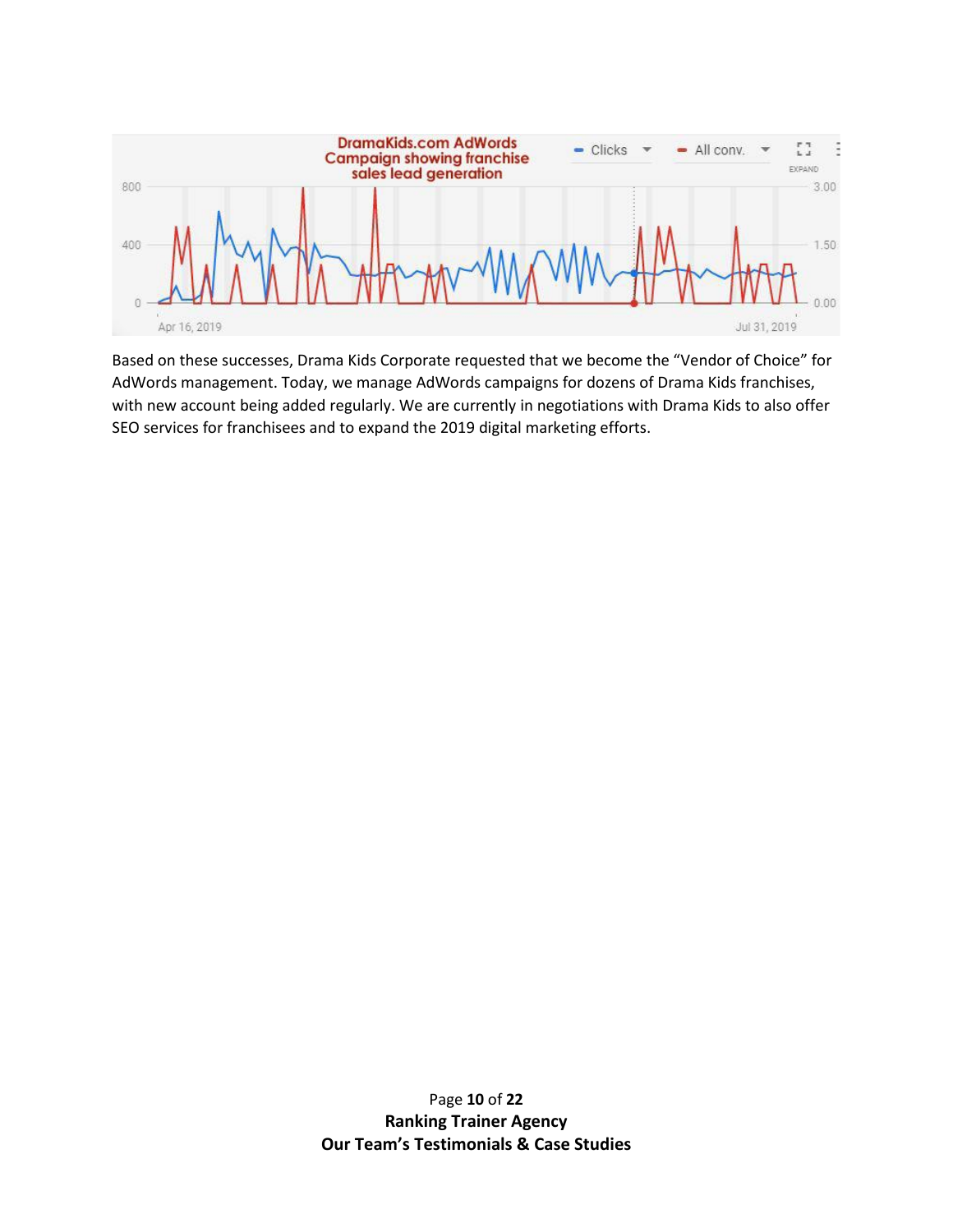# How E-Commerce Picked Your Soap

# <span id="page-10-0"></span>Vermont Soap

How many times have you washed your hands today, or better yet how many times have your coworkers? Right now there might be your favorite scented holiday soap in the bathroom. For some there might be an empty soap bottle with a little water to get the remnants out. No matter how you go about picking your soap, could you successfully differentiate your product in a national e-commerce playing field? Today we look into how SEO efforts were able to get national rankings for organic soap through 3 simple steps: lather, rinse, repeat.

## *Lather*

Vermont Soap's SEO campaign launched in February of 2018 with a robust Wordpress site for the bulk of their content and Shopify for all end products.

From the homepage of the business:

*"Vermont Soap has been replacing yucky petrochemical based products with yummy natural formulations made from organic oils and herbs."* 

Our team was tasked with capturing national rankings for this e-commerce site with a product that, in retrospect, was made to disrupt consumer behavior in the soap industry—that being how you pick your soap.

Initial research in Google Analytics identified which products were already driving traffic and sales. We broke all products of the site into the categories below:

- 1. Organic Soap
- 2. Organic Castile Soap
- 3. Organic Foaming Hand Soap
- 4. Organic Deodorant
- 5. Handmade Soap
- 6. Organic Moisturizer
- 7. Natural Cleaning Spray
- 8. Natural Organic Shower Gel
- 9. Soap for Dry and Sensitive Skin
- 10. Shea Butter

Next, our team **lathered** keyword research into title tags, META descriptions, and on-page content. We optimized product categories in addition to core pages of the wholesale website, ranging from organic soap for oily skin to handmade bar soap made from coconut. How do you **lather** your keywords into your title tags and descriptions?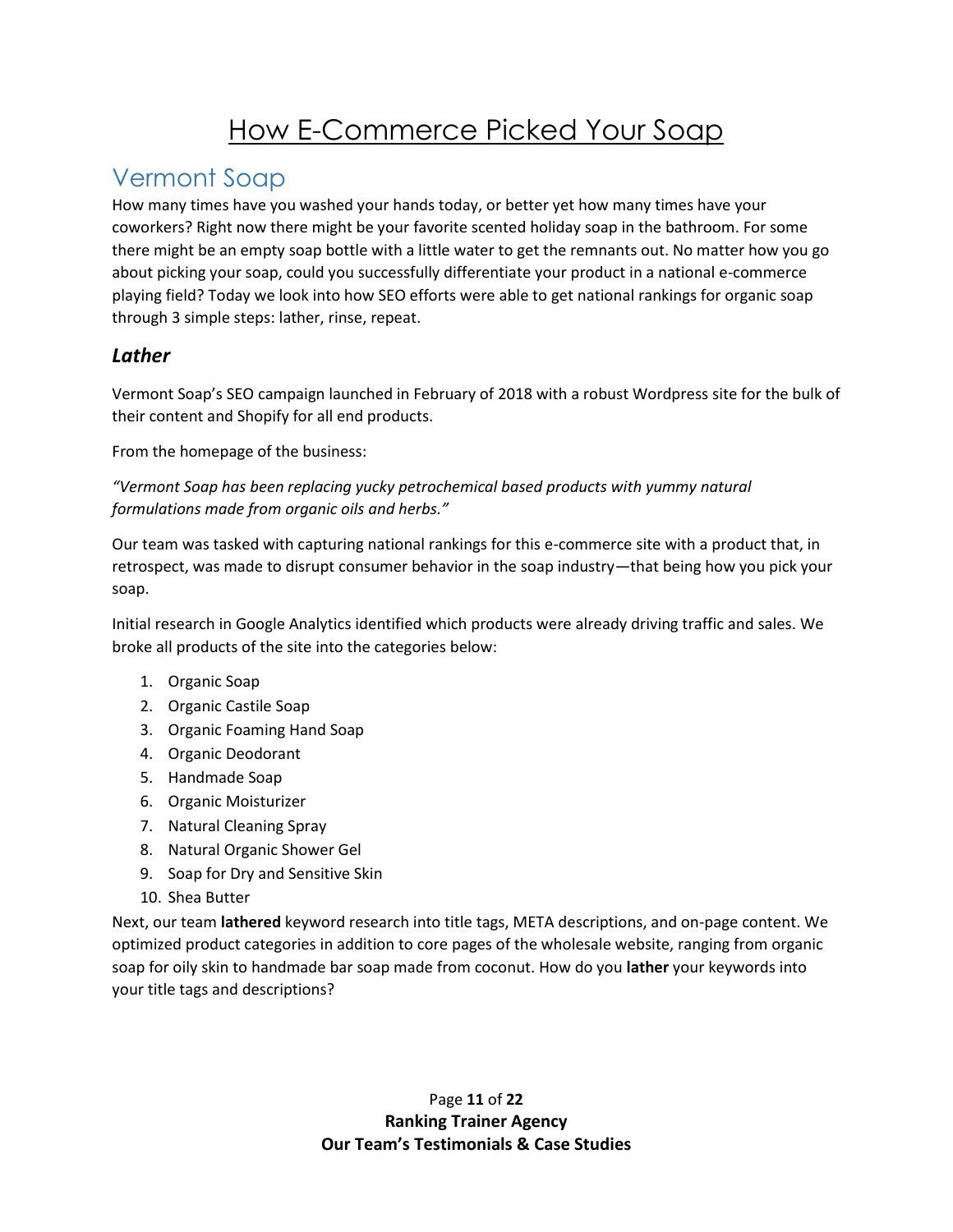Page:<https://shop.vermontsoap.com/shop-by-skin-type/normal-skin/>

Title Tag: Handmade, All Natural Bar Soap Made with Coconut, Olive & Palm Oil

Description: Looking for an all-natural soap that will keep your skin healthy? Try our handmade bar soap, made from organic ingredients.

Page:<https://shop.vermontsoap.com/shop-by-skin-type/oily-skin/>

Title Tag: Organic Soap for Oily Skin | Liquid Castile, Clay & Astringent Soap

Description: Keep your skin clear and healthy with organic soap for oily skin from Vermont Soap, producer of fine organic products since 1992.

The meta information above (visible only in the page source-code and to Google index) communicates a clear message to search engines—soap manufactured with a high regard for quality, health, and resources.

### *Rinse*

The first 30 days of SEO are crucial to results and overall success for the campaign. After **lathering** a multifaceted SEO strategy throughout the website, our next step was **rinsing** organic traffic growth. In SEO, we measure organic traffic growth from Google and Bing to gauge campaign success.

Below you will see organic traffic over the course of a 5-month period in 2018 (orange line) compared to 2019 (blue line).

#### **March 1st-August 31st Organic Search Traffic for Vermont Soap**



Page **12** of **22 Ranking Trainer Agency Our Team's Testimonials & Case Studies**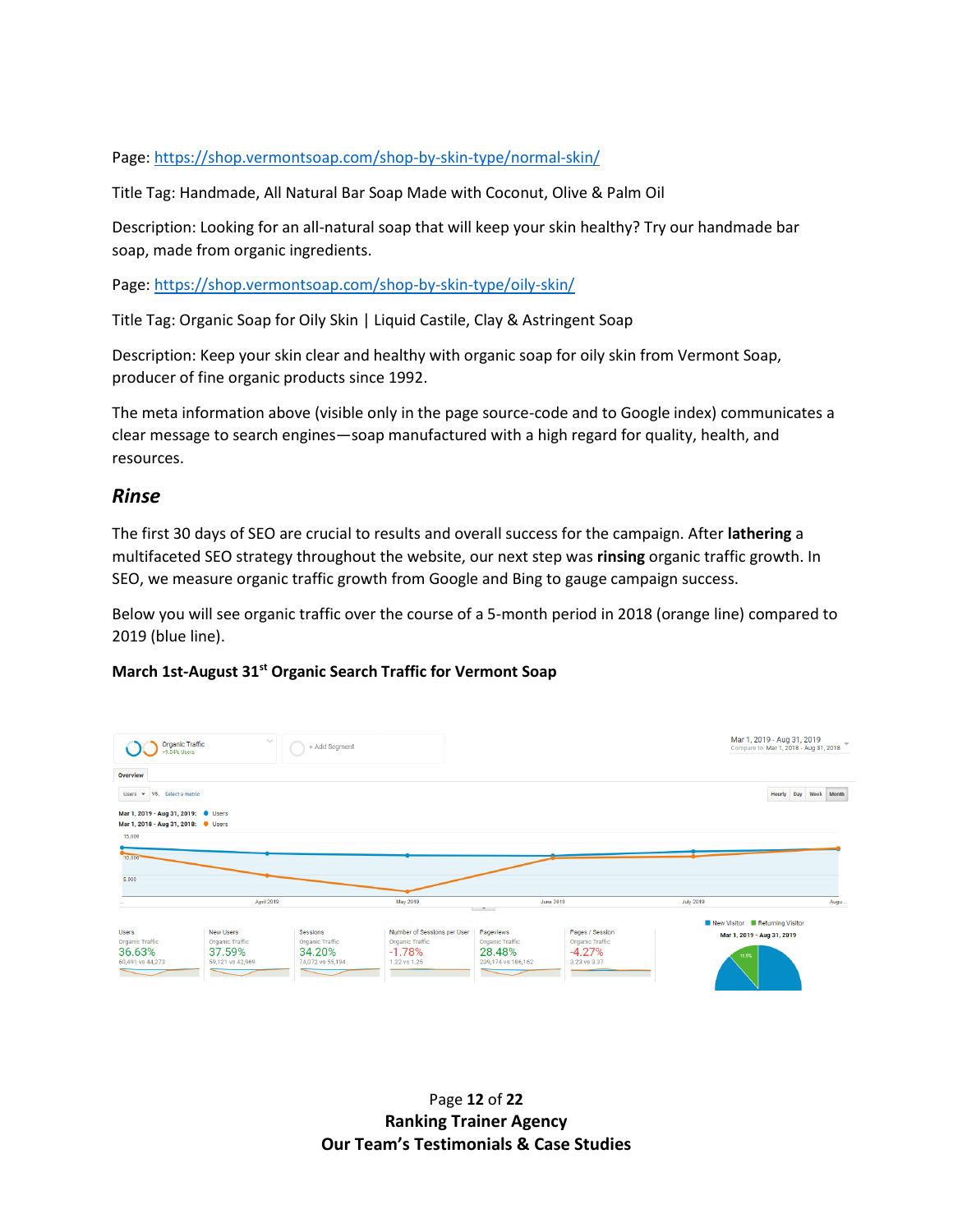In **2018,** organic search traffic increased month to month from June to August.

*Note: traffic in May 2018 was skewed because the Google Analytics tracking code had to be reinstalled.*

March 2018: 10,172

April 2018: 4,911

May 2018: 1,204

June 2018: 8,974

July 2018: 9,365

August 2018: 11,267

September 2018: 11,600

In **2019**, we saw organic traffic up 36.63% year over year: from 44,273 to 60,491 organic users. The month to month breakdown was as follows:

March 2019: 11,409 (up)

April 2019: 10,050 (up)

May 2019: 9,571

June 2019: 9,500 (up)

July 2019: 10,530 (up)

August 2019: 11,300 (up)

#### **Impression Data**

Impressions are when a user sees a website in search results. They strongly indicate SEO growth because as rankings move upward, more people see the website.

We pulled impressions to the Vermont Soap website from June 1st to August 31st in both 2018 and 2019: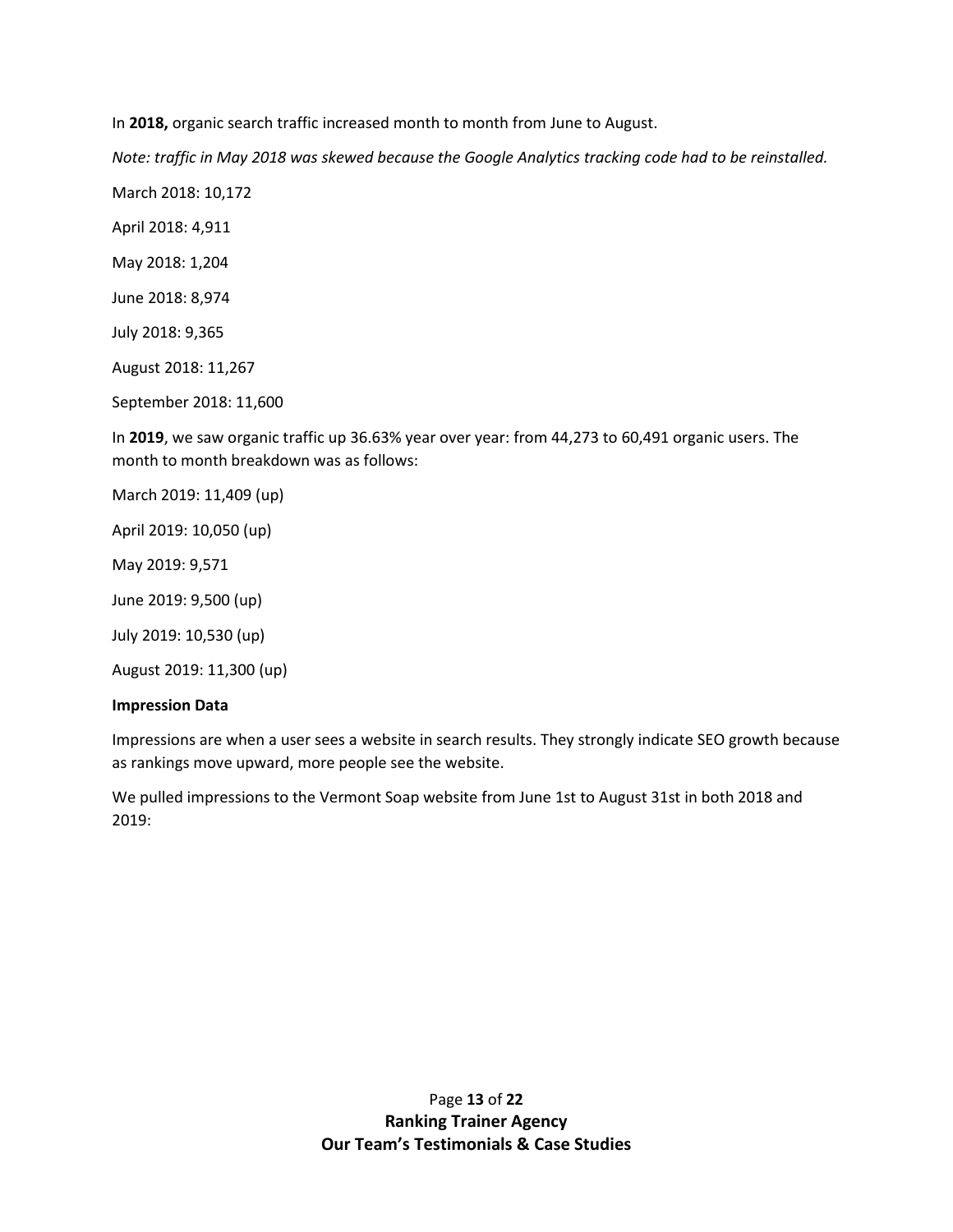**2018**



Impressions were up in 2018 with the site spiking at 10,698 impressions in one day on August 28th. Our total impressions to the site within those months was 662K.

**2019**



By 2019, we had achieved more saturation across the market, so growth is less apparent in the figure above. Regardless, the website totaled 854K total impressions during the same 2019 time frame—a **192%** increase from 2018.

## *Repeat*

After **rinsing** organic traffic for the Vermont Soap website and noting our successes, we worked to **repeat** SEO growth for the website. During the early phases of SEO, as Google acclimates to our optimization, we see major incremental gains. Then, growth steadies out and moves at an incremental pace, as seen in our 2019 figures.

> Page **14** of **22 Ranking Trainer Agency Our Team's Testimonials & Case Studies**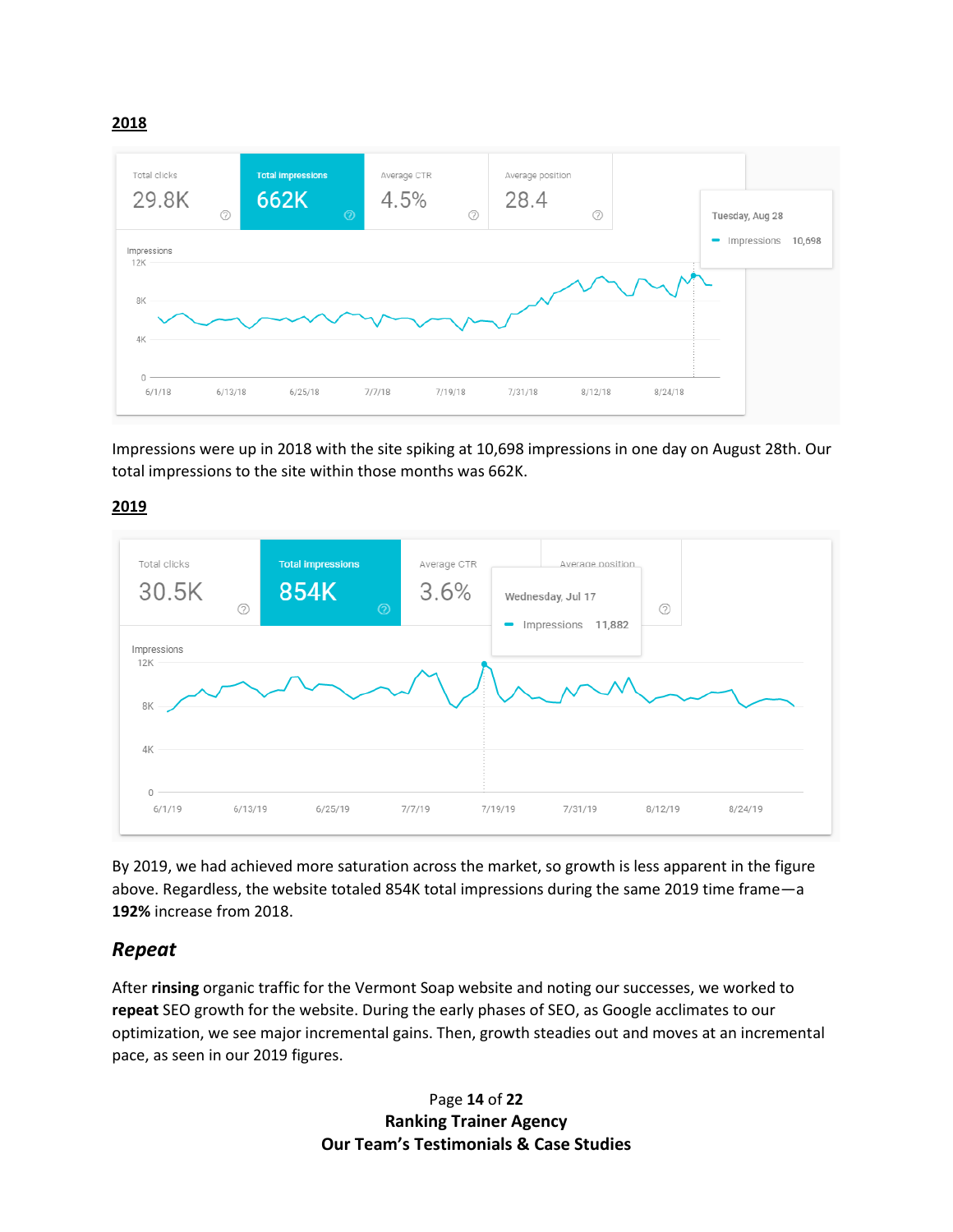Keywords in title tags, META descriptions, and on-page content led to successful national rankings for the Vermont Soap website:

#1 for Acidic Soaps

- #1 for Alkaline Body Wash
- #1 for Alkaline Soap
- #1 for Organic Bar Soaps
- #1 for Castille Soap
- #1 for Conventional Deodorant
- #1 for Natural Bar Soap
- #1 for Natural pH Soap
- #1 for Organic Castille Soap
- #1 for Organic Liquid Soap
- #1 for pH Balanced Soap
- #1 for Private Label Soap
- #1 for Wholesale Soap

## *Lather, Rinse, Repeat*

So, how did e-commerce pick your soap? Through the use of a multifaceted SEO strategy with different keyword considerations, our team yielded national rankings for organic soap and delivered significant growth with organic traffic. Our keyword **lather** on product categories and wholesale pages initiated visibility across search engines. Once our data was **rinsed**, we achieved organic traffic and impression growth. An SEO campaign wouldn't be complete without **repeating** what works, ensuring saturation for crucial keyword categories.

Should your campaign become stagnant, it may be time for a touch-up on the site. Looking for a good place to start? Lather, Rinse, Repeat.

> Page **15** of **22 Ranking Trainer Agency Our Team's Testimonials & Case Studies**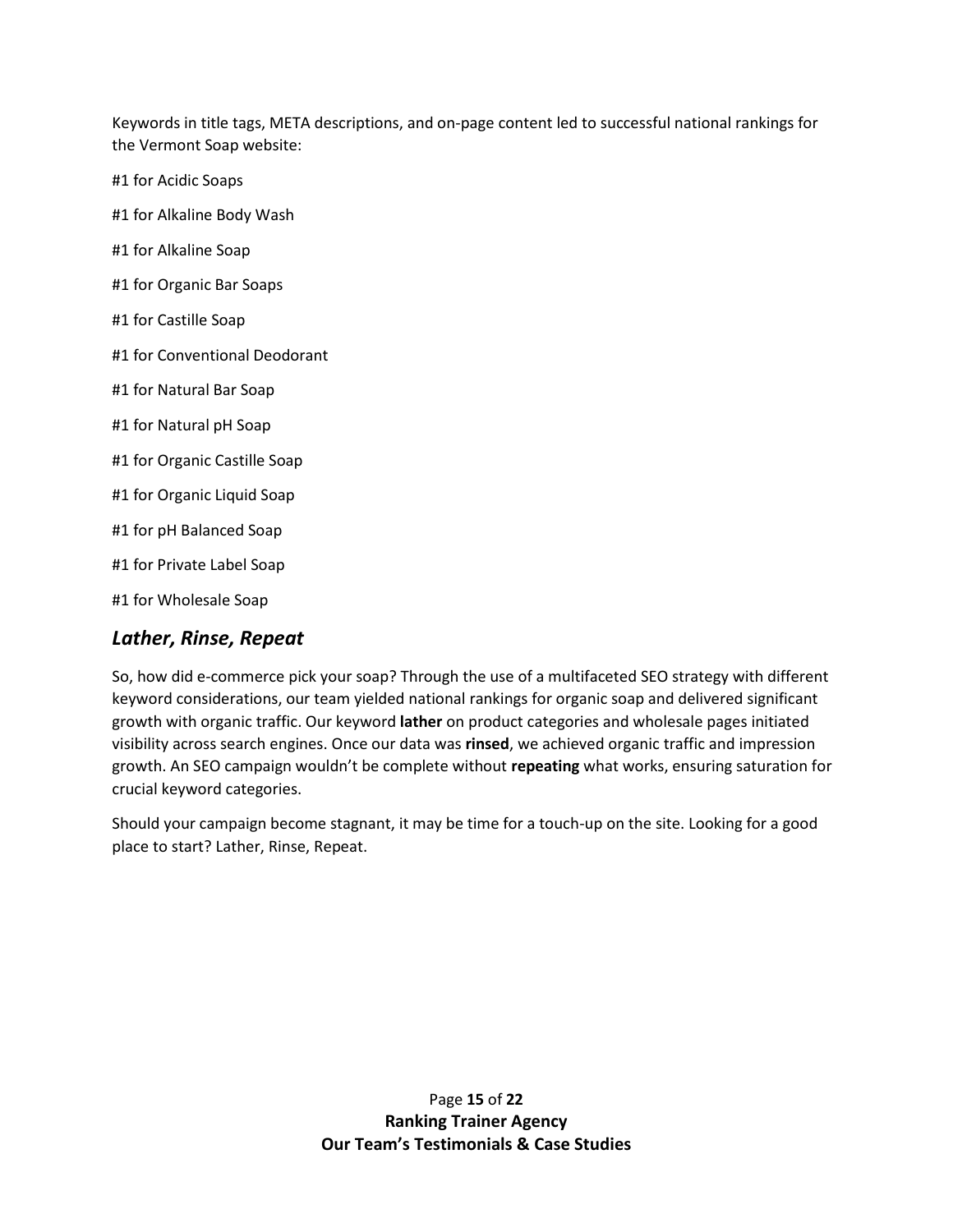# **Law Firm Case Study**



# <span id="page-15-0"></span>Eric Alan Berg & Associates

Eric Alan Berg & Associates came to us for SEO services in August of 2017, cancelled services in June 2018, and then resumed SEO services in March 2019. This case study will observe organic traffic growth during active services and discuss the ranking losses that are associated with cancellation. All data below was collected via the website's Google Analytics account.

Using results-driven content optimization, we ran a successful SEO campaign for Berg & Associates. Traffic increased steadily for more than 6 months up to the point of cancellation.

#### **Organic Traffic Growth**

| Organic Traffic<br>57.82% Users | $\sim$       | + Add Segment |                                                 |            |           |           | Nov 18, 2017 - Jul 18, 2018 - |
|---------------------------------|--------------|---------------|-------------------------------------------------|------------|-----------|-----------|-------------------------------|
| Overview                        |              |               |                                                 |            |           |           |                               |
| Users - VS. Select a metric     |              |               | <b>ERIC ALAN BERG</b>                           |            |           |           | Hourly Day Week Month         |
| <b>Users</b>                    |              |               | <b>世&amp; ASSOCIATES</b>                        |            |           |           |                               |
| 600                             |              |               | In a legal battle, choose your weapon carefully |            | 403 Users |           |                               |
| 400                             |              |               |                                                 |            |           |           |                               |
| 200                             |              |               |                                                 |            |           |           |                               |
| December 2017                   | January 2018 | February 2018 | March 2018                                      | April 2018 | May 2018  | June 2018 | <b>July 2</b>                 |

After discontinuing SEO services in June 2018, traffic to the Berg & Associates website started to drop in August 2018 through February 2019.

#### **Traffic Losses After Cancellation**

| Organic Traffic<br>50.18% Users | $\sim$         | + Add Segment |                                                 |               |              | Aug 4, 2018 - Feb 28, 2019 - |
|---------------------------------|----------------|---------------|-------------------------------------------------|---------------|--------------|------------------------------|
| Overview                        |                |               |                                                 |               |              |                              |
| Users - VS. Select a metric     |                |               | $\leq$ ERIC ALAN BERG                           |               |              | Hourly Day Week Month        |
| <b>O</b> Users                  |                |               | $\frac{1}{2}$ & ASSOCIATES                      |               |              |                              |
| 300.                            |                |               | In a legal battle, choose your weapon carefully |               |              |                              |
| 200                             |                |               |                                                 | 149 Users     |              |                              |
| 100                             |                |               |                                                 |               |              |                              |
|                                 | September 2018 | October 2018  | November 2018                                   | December 2018 | January 2019 | Febru.                       |

#### **Restarting SEO Services**

In March 2019, Berg & Associates resumed SEO services. Our team worked to reimplement and refine keyword optimization, linkbuilding, and other technical elements. By the end of May, we had recovered some of the lost traffic and keyword rankings.

> Page **16** of **22 Ranking Trainer Agency Our Team's Testimonials & Case Studies**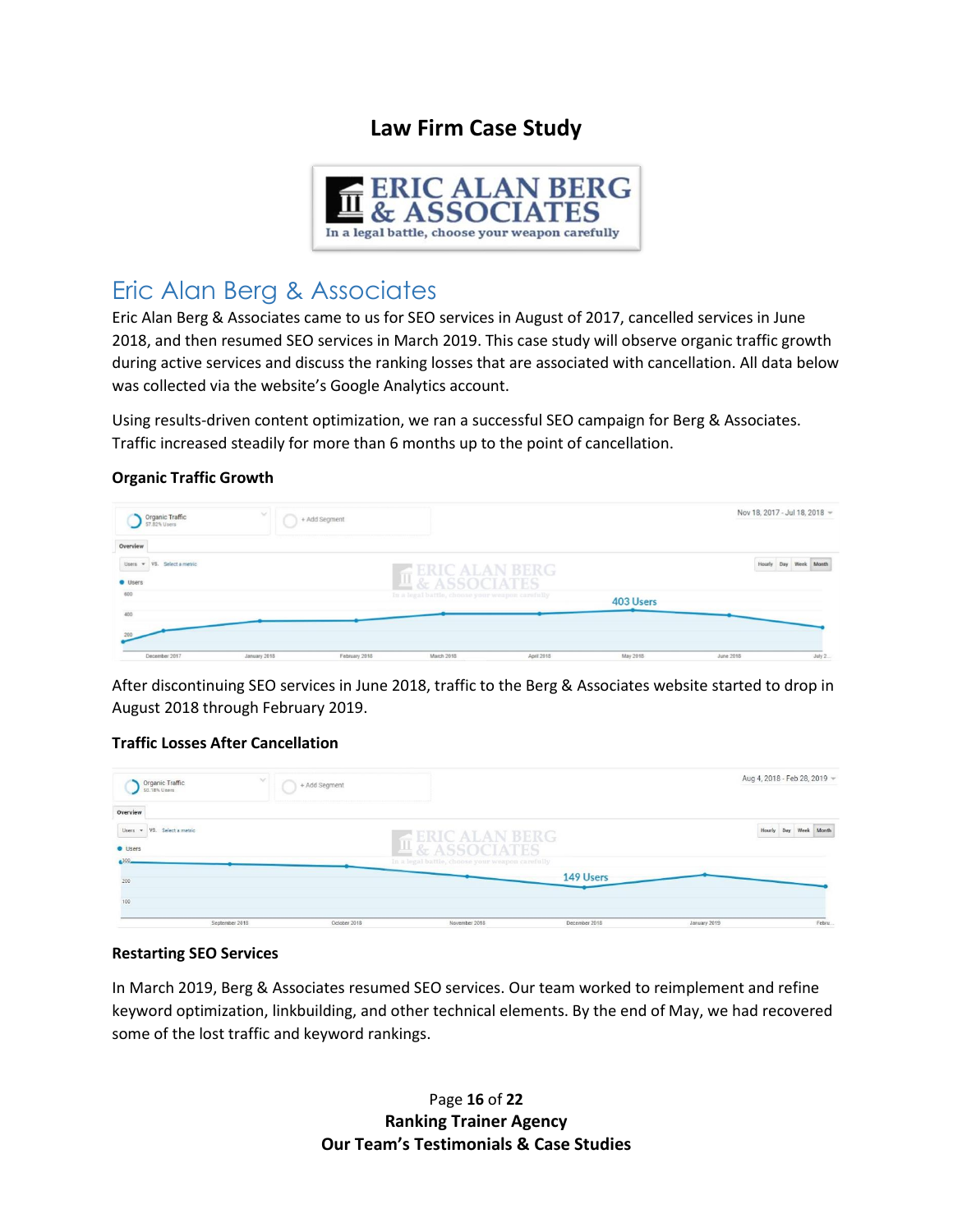| $\sim$<br>Organic Traffic<br>58.35% Users | + Add Segment                                   |            | Feb 1, 2019 - May 31, 2019 v |
|-------------------------------------------|-------------------------------------------------|------------|------------------------------|
| Overview                                  |                                                 |            |                              |
| Users - VS. Select a metric               |                                                 |            | Hourly Day Week Month        |
| <b>O</b> Users                            | ERIC ALAN BERG                                  |            |                              |
| 300                                       | In a legal battle, choose your weapon carefully |            | 222 Users                    |
| 200                                       |                                                 |            |                              |
| 100                                       |                                                 |            |                              |
|                                           | March 2019                                      | April 2019 | May 2                        |

The SEO campaign is currently ongoing, and it will take time to fully recover the traffic that was lost when services were paused. Seasonality and other variables can affect traffic trends, but our SEO campaign will eventually recover the traffic losses.

Overall, this case study shows how quickly progress is lost when a successful SEO campaign is cancelled. Once our ongoing SEO work stopped, organic traffic for Berg & Associates dropped from a high of 403 users to a low of 149 users in the course of 5 months.

SEO has always been a long-term marketing strategy, but it is a strategy that can pay off immensely with the right optimization and with enough time. Call us for more information on a custom SEO campaign that will help your business grow.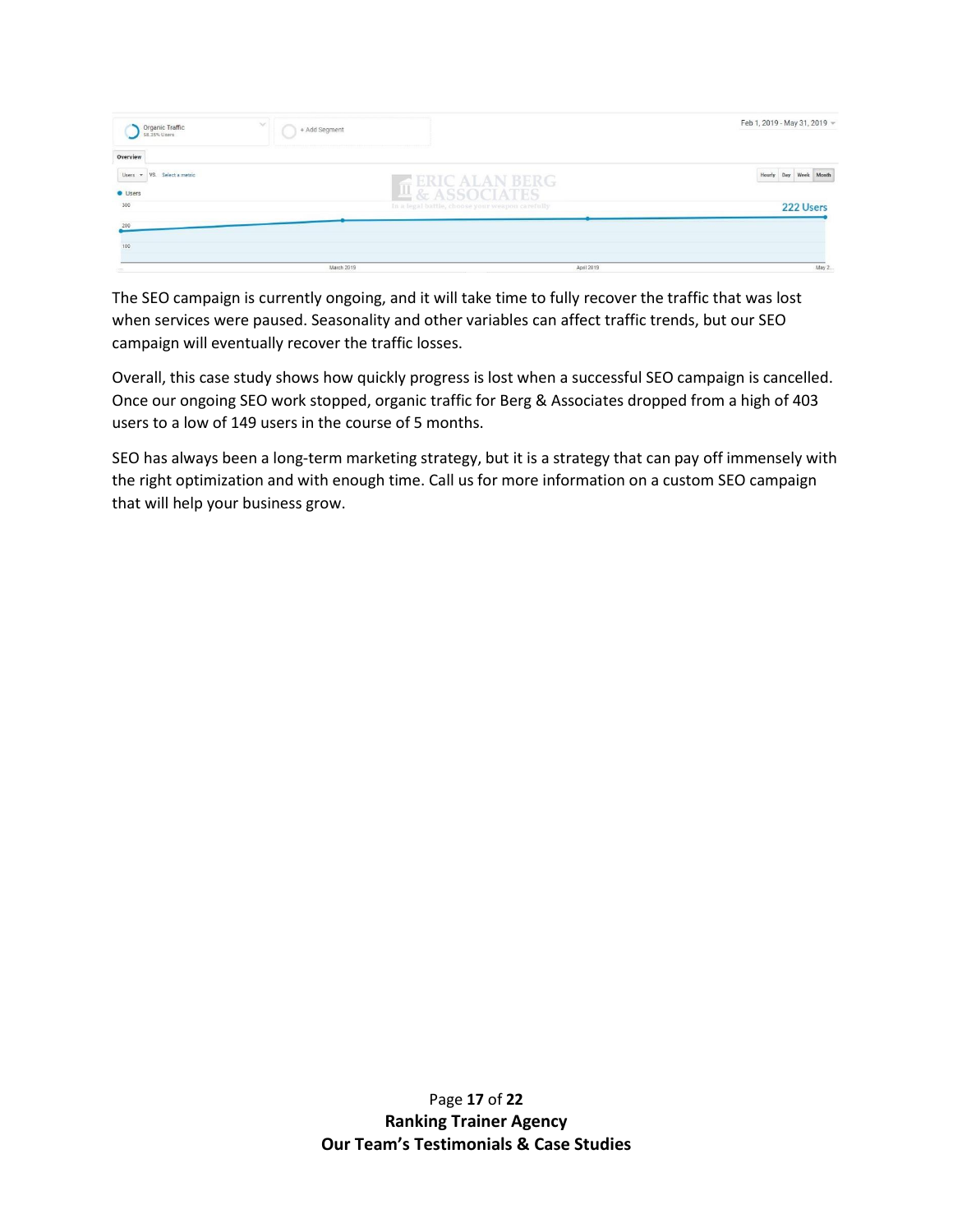### **Photography Website SEO Case Study**

### **Trish Barker & The Camerados**

# <span id="page-17-0"></span>Trish Barker & The Camerados

In this case study, we'll will look at two of its recent clients, both of which are photography businesses. Both Trish Barker, in Maui, and Jodi Davis (The Camerados) in Colorado, are portrait photographers.

### **At Launch**

They both have beautiful websites

### <https://www.trishbarkerphotography.com/>



#### <https://thecamerados.com/>



LET'S GO ON AN ADVENTURE! t the imperfect moments. Pancakes for dinner. Pizza at midnight. Exploring new places.<br>nountains. Dancing barefoot next to the campline. Spontaneous road trips. Blankets on the<br>stars above. Jumping into nivers fully clothe

However, at the time of launch, these sites lacked in original content on both the home page and internal pages.

Google's algorithms are content-based and our team recommended adding content to these websites.

When we started the SEO campaigns, Trish Barker had a base visibility of 133, while Jodi Davis had a base visibility of 59. Visibility scores are determined by how easily you can be found on search engines, based on three factors: number of keywords for the

Page **18** of **22 Ranking Trainer Agency Our Team's Testimonials & Case Studies**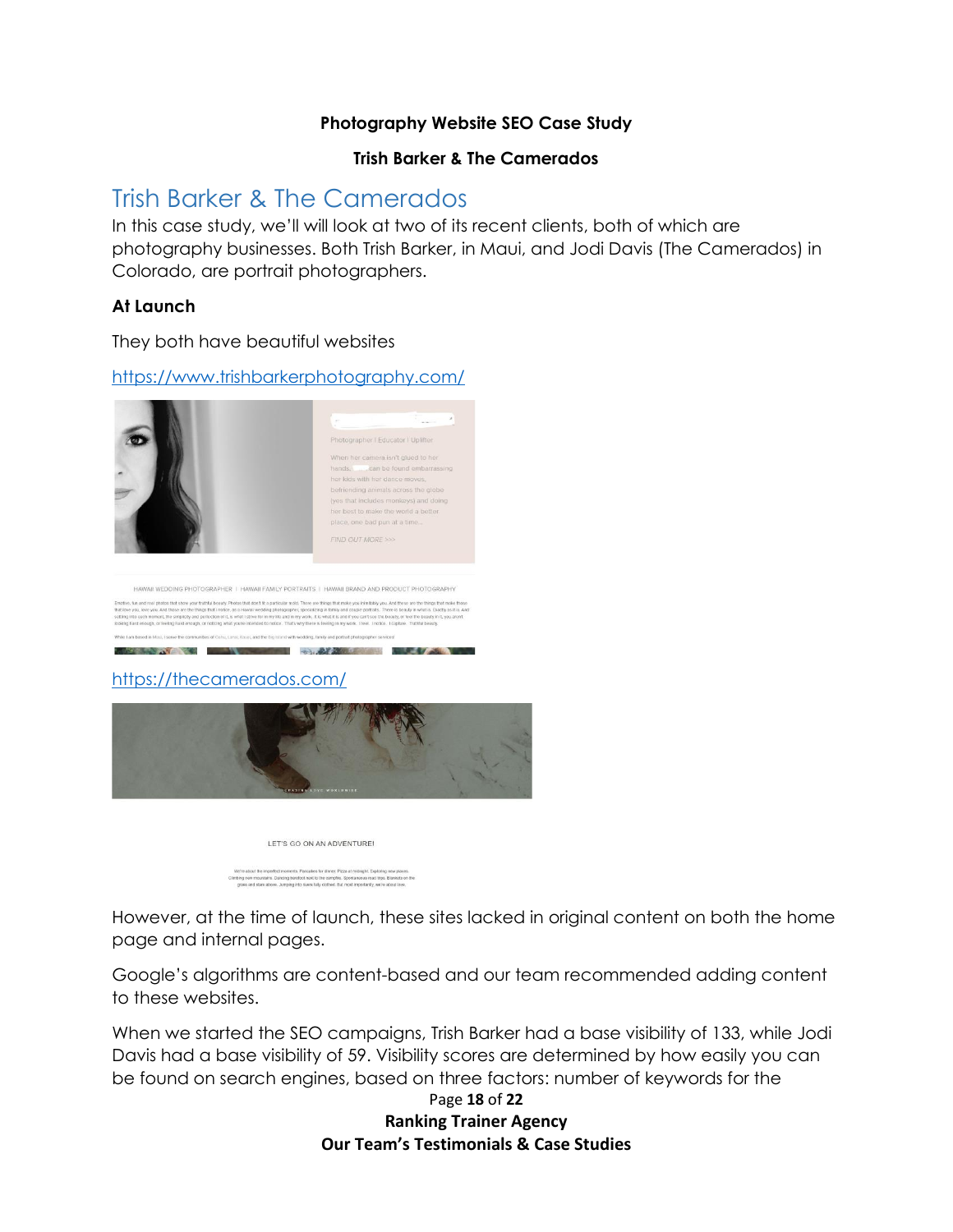website, the position of those keywords, and the search engine associated with those keywords. Higher ranked keyword phrases provide more points than lower ranked keywords - more listings on the first page means more points.

## **Ongoing SEO**

*Compare/Contrast: Adding content vs. not adding content*

- 1. Jodi Davis did *not* create more content and did not build out any landing pages to grow her geographic reach. Over 30 days her visibility score responded somewhat to optimization, from 59 to 131, an increase of **72**.
- 2. Trish Barker created content for 9 pages (5 landing pages and 4 service pages). Within 30 days of adding content, her visibility score increased from 133 to 413, an increase **280** (almost 4 times that of the website without content).

The value of content on a website is immense. Even though both clients specialize in a visual medium, content led to faster results. While images are what they are trying to sell, the website that added content achieved more growth. When clients add content for the Google algorithms, their websites will start to see faster results compared to websites that have minimal content.

In 30 days Trish Barker had 92 new users visit her website and after 60 days she saw that number increase to 122, a difference of 30 users. After adding content she gained significant rankings in only 30 days

In 30 days Jodi Davis had 39 new users visit her site and after 60 days she only saw 32 new users visit her site. By not adding content to her site she saw minimal growth after 30 days

## **Today**

Jodi Davis cancelled services after 60 days when she mentioned she wasn't seeing instant results, ending her campaign with a visibility score of 180 and 22 active keyword rankings.

Trish Barker has an active SEO campaign with our top-notch team and after 60 days, she achieved a visibility score of 494 and is ranked for 45 active keywords.

## **Conclusion**

The website with content saw a large growth in their visibility score as well as in their active keyword rankings and website traffic. The website without content saw growth, but at a much slower rate.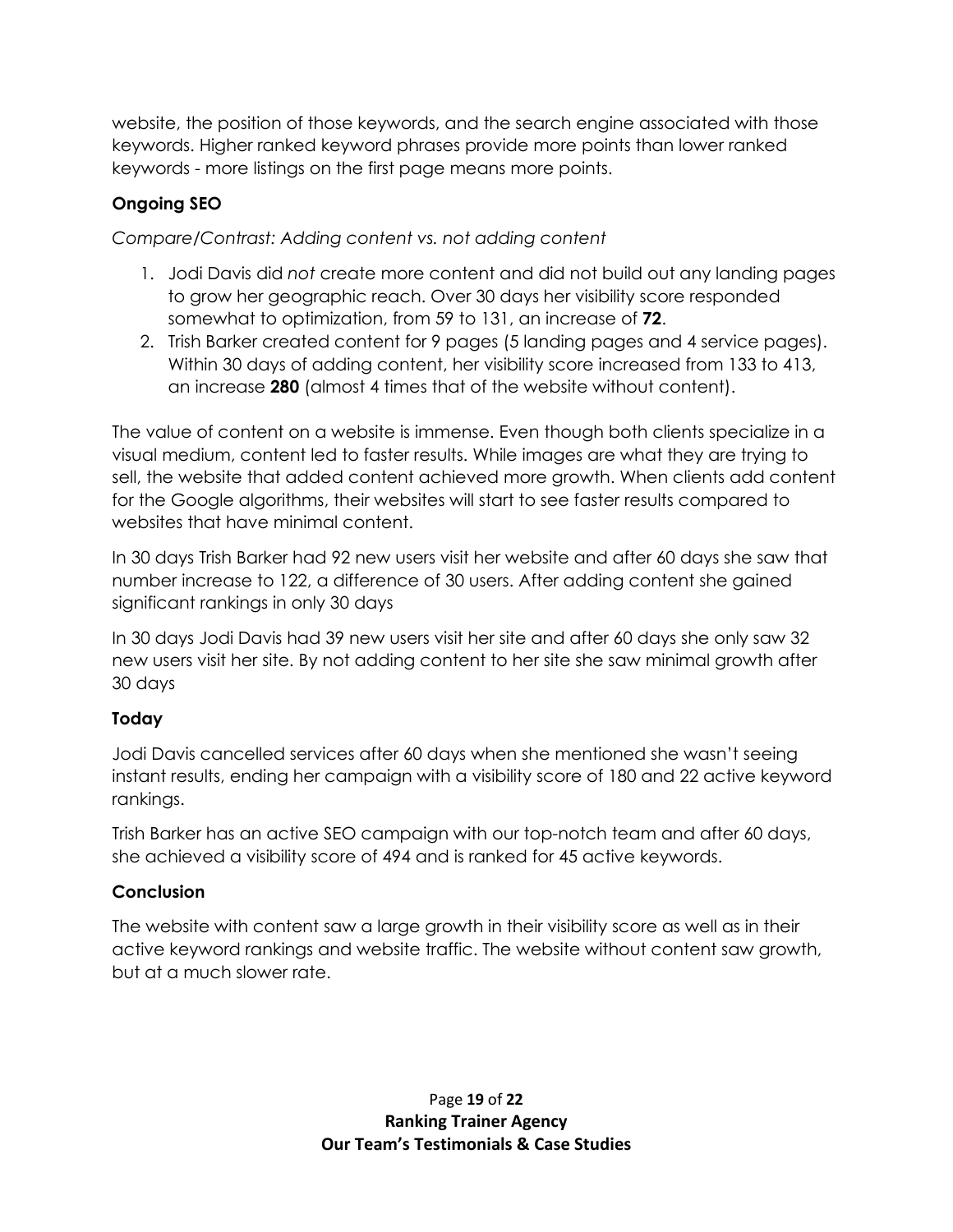# <span id="page-19-0"></span>Pipetools <https://www.bbpipetools.com/>

## **Organic Search**

The first thing we look at to determine a campaign's success is the number of people who visited from search engines. If this number has improved over the course of the campaign, it means the SEO campaign is achieving results.



In the above graph, we can see a gradual increase in organic search traffic this Spring.

• Comparing May 2019 with May 2018, organic search traffic is up **9%,** from 1,780 users to 1,940 users

| <b>Users</b>    | New Users       | Sessions        |
|-----------------|-----------------|-----------------|
| Organic Traffic | Organic Traffic | Organic Traffic |
| 8.99%           | 1.05%           | 12.64%          |
| 1,940 vs 1,780  | 1,733 vs 1,715  | 2,477 vs 2,199  |
|                 |                 |                 |

• By the end of Spring (comparing January with May), organic search traffic was up **24%,** from 1,565 users to 1,940 users

> Page **20** of **22 Ranking Trainer Agency Our Team's Testimonials & Case Studies**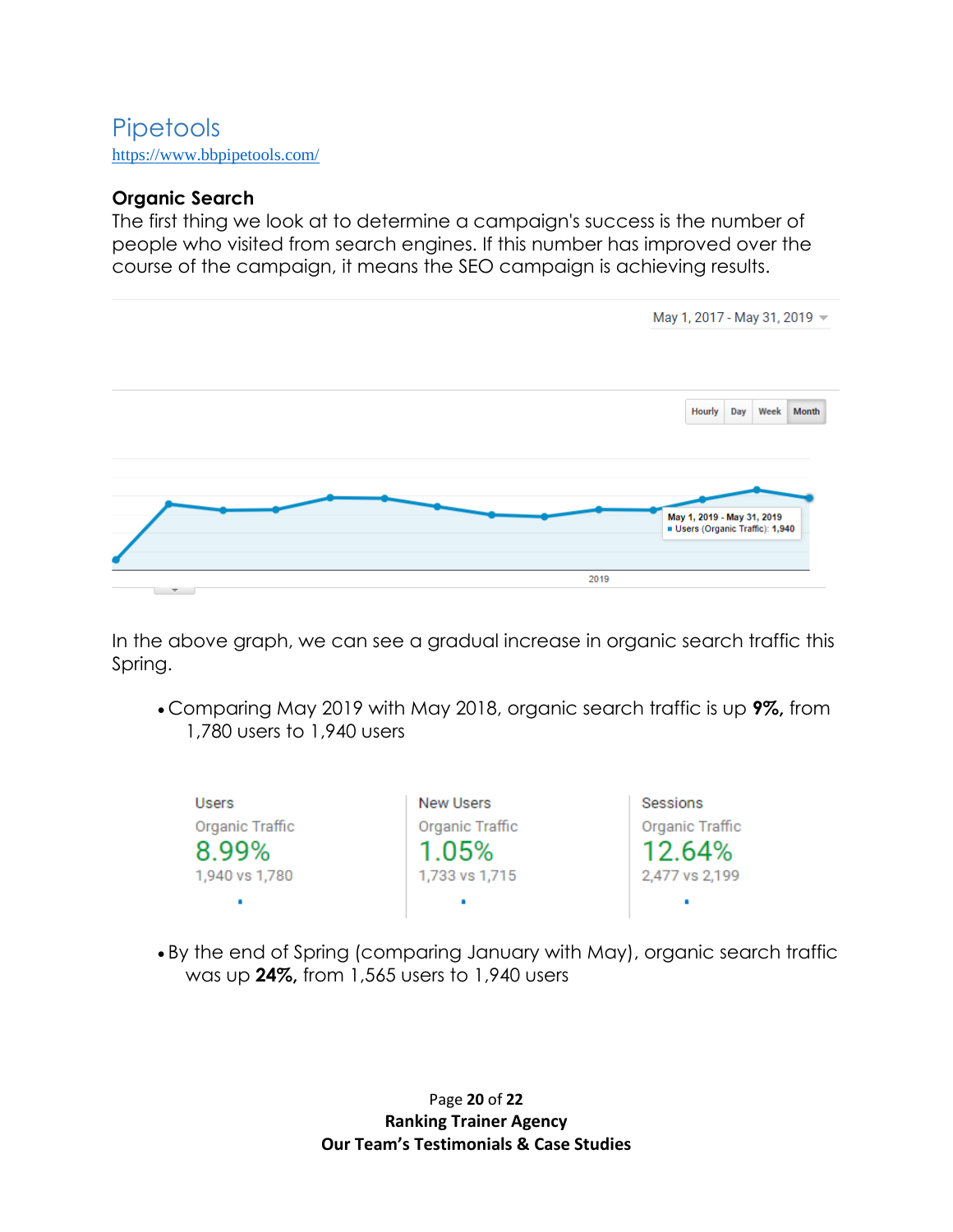

• The above data indicates that we will either (1) Continue to increase in organic search as a part of this trend or (2) Experience a slow-down in the summer due to seasonality. It will be interesting to see what happens, and we believe the website is in a great place to continue growth.

## **Keywords**

At the launch of the campaign, our top priority in keywords was "pipe fabrication tools." When the website [started](http://r.sharpnetsolutions.com/BBPipeTools/baseline/engine.htm) (this is a link to our baseline report) SEO services, it had a **#12** ranking for this keyword, which on average receives 260 searches a month, with high competition (per the Google Keyword Planner).

> Page **21** of **22 Ranking Trainer Agency Our Team's Testimonials & Case Studies**